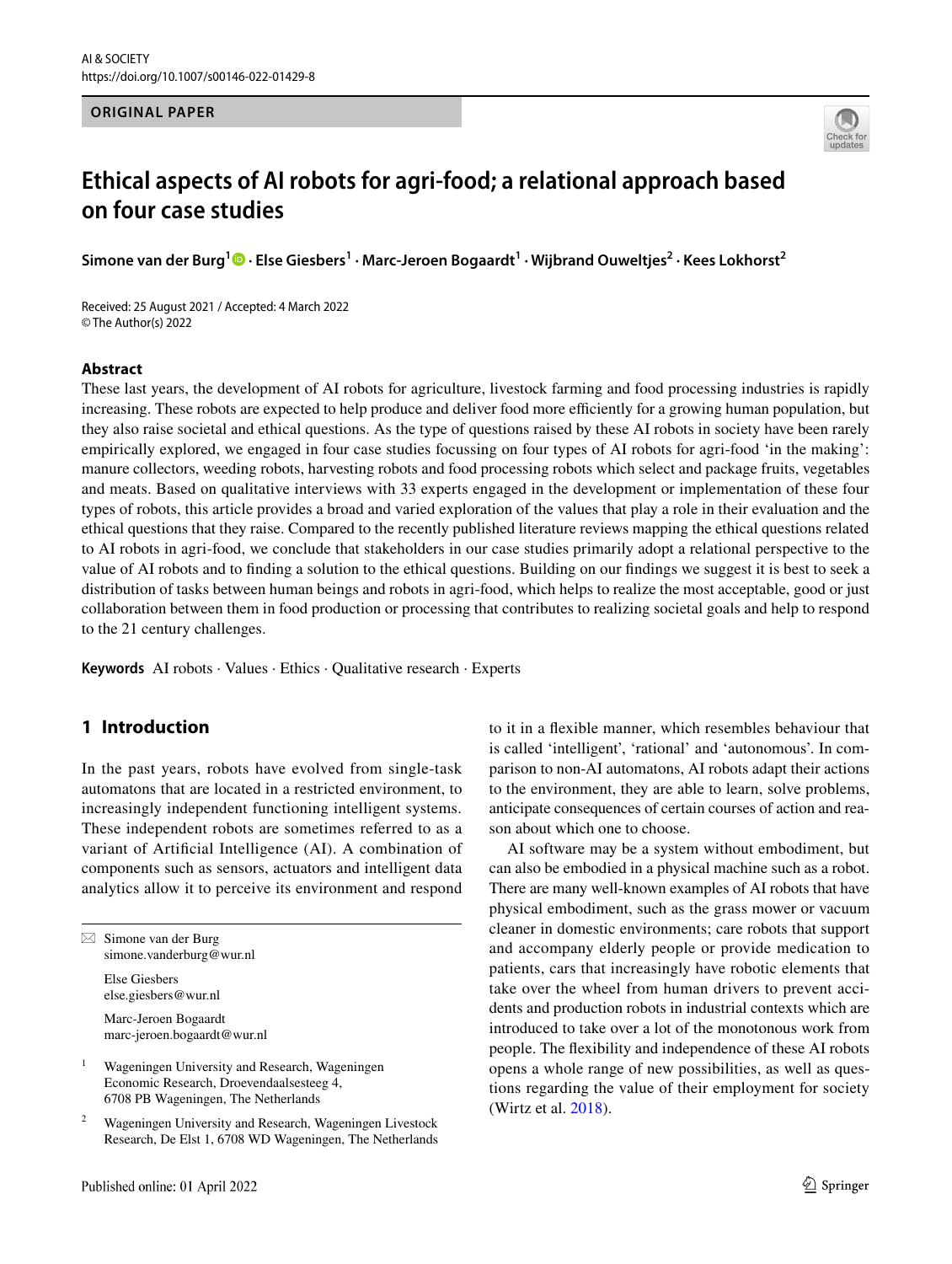Autonomous robots are also developed for arable, horticulture, livestock farming and for input suppliers and food processing industries (Vasconez et al. [2019\)](#page-14-1). Authoritative policy documents present AI robotics as one of the digital farming technologies that will help solve a whole range of societal problems (Lajoie-O'Malley et al. [2020\)](#page-14-2). According to the EU's industrial policy approach (also called 'the Advances Technologies for Industry  $(ATI)^{1}$ , for example autonomous robots and other digital farming technology have an important role to play in producing and delivering food more efficiently to a growing population, while at the same time making the food production system more environmentally sustainable (van de Velde and Kretz [2020,](#page-14-3) 5).

Next to promises and expectations, the development of AI robots for the agri-food sector also raises a lot of questions about their value for the human (social) world, including ethical questions, which are only beginning to be explored and discussed. We engaged therefore in four case studies, focussing on four diferent types of robots intended for the agrifood sector: a manure collector, weeding robot, harvesting robot and a food processing robot which packs and selects food (fruits or meats). In these case studies we explored the values that play a role in the evaluations. Based on the uncertainties of our respondents about values, as well as the value conficts that we perceived, we identifed relevant ethical questions that demand further ethical refection and study.

### <span id="page-1-1"></span>**2 Background**

The empirical research that we carried out starts from the supposition that moral life is thoroughly intertwined with social life and can therefore be studied empirically. This understanding of morality fts with communitarian and some feminist approaches (Taylor [1989;](#page-14-4) Walker [1999](#page-14-5)), which understand moral behaviour and evaluation to be something we learn when we grow up in a social environment. In 'normal' situations the moral norms and values with which people grow up provide suitable guidance for action and social interaction. But when they fail to do that, ethical refection is required. This happens, for example, when people experience uncertainty about what value or norm applies or when they have rivalling views on what the good, right, dutiful or acceptable course of action is. In such situations ethics can provide systematic and structured methods that support refection and dialogue about the values and norms that usually organise social life.

The introduction of new technologies (such as AI robots) in society may also lead to uncertainty about societal values and norms or value conficts; or, in other words, they may call for ethical refection. Until now, empirical research exploring the values and norms related to AI robots in agrifood has been scarce and the ethical questions to which they give rise have been rarely described. There is some empirical work on values related to previous (non-AI) generations of robotics for livestock (Driessen and Heutinck [2015](#page-14-6); Bos and Munnichs [2016\)](#page-13-0). On AI robotics there's (to our knowledge) only a paper by Legun and Burch describing a co-design approach to robotic apple orchards in New Zealand (Legun and Burch [2021\)](#page-14-7) and a paper by Ryan [\(2019](#page-14-8)) which explores a broad variety of ethical issues, but which is based on only three interviews and a literature study on AI and Smart Information Systems more generally. In addition, there's one paper exploring issues in relation to AI robotics and labour (Marinoudi et al. [2019](#page-14-1)) and a few insightful reports which explore values and ethical questions related to employment and safety of workers collaborating with robots (Duckett et al. [2018](#page-14-9); Pekkeriet and Splinter [2020\)](#page-14-10).

There are, however, some recent theoretical studies of social and ethical questions related to AI robotics for agrifood. As there was no work on ethics of AI robotics in agrifood available, members of our own research team started to explore the broad and rich literature on ethics of AI robotics intended for other areas of application two years ago (e.g. health care, the military, traffic, education etc.) and listed the ethical questions that are also relevant for agri-food, as well as the extra questions relevant for applications in agri-food which are not yet discussed in this literature. The result is now published and can be consulted online (Ryan et al. [2021\)](#page-14-11). This review, as well as another review focussing on ethical aspects of digital farming more generally, shaped the background of our empirical study (Van der Burg et al. [2019\)](#page-14-12). A summary of the ethical themes and questions described in these two sources is provided in the following table (Table [1](#page-2-0)). This table summarizes the ethical questions listed in two tables on p.10 and p.11 in Ryan et al. [\(2021](#page-14-11)) and the table on p.2 in Van der Burg et al. ([2019\)](#page-14-12).

After mapping the themes and questions that we could derive from the literature, we formed our interview protocol for the case studies and we engaged in the empirical work (between December 2019 and in 2020), the results of which are presented in this article. While we were writing the article (in 2021), two more interesting review papers were published focussing on societal aspects of AI robotics for agri-food: one by Sparrow and Howard [\(2021](#page-14-13)) and one by Rose et al. ([2021](#page-14-14)). While these papers do not focus specifcally on ethics, they map societal themes and questions related to the ones we noted in Table [1](#page-2-0). And while revising this case study article for publication, another ethics paper was published by Ryan [\(2022](#page-14-15)), underlining the ethical issues

<span id="page-1-0"></span><sup>1</sup> [https://ati.ec.europa.eu/reports/sectoral-watch/technological-trends](https://ati.ec.europa.eu/reports/sectoral-watch/technological-trends-agri-food-industry)[agri-food-industry.](https://ati.ec.europa.eu/reports/sectoral-watch/technological-trends-agri-food-industry)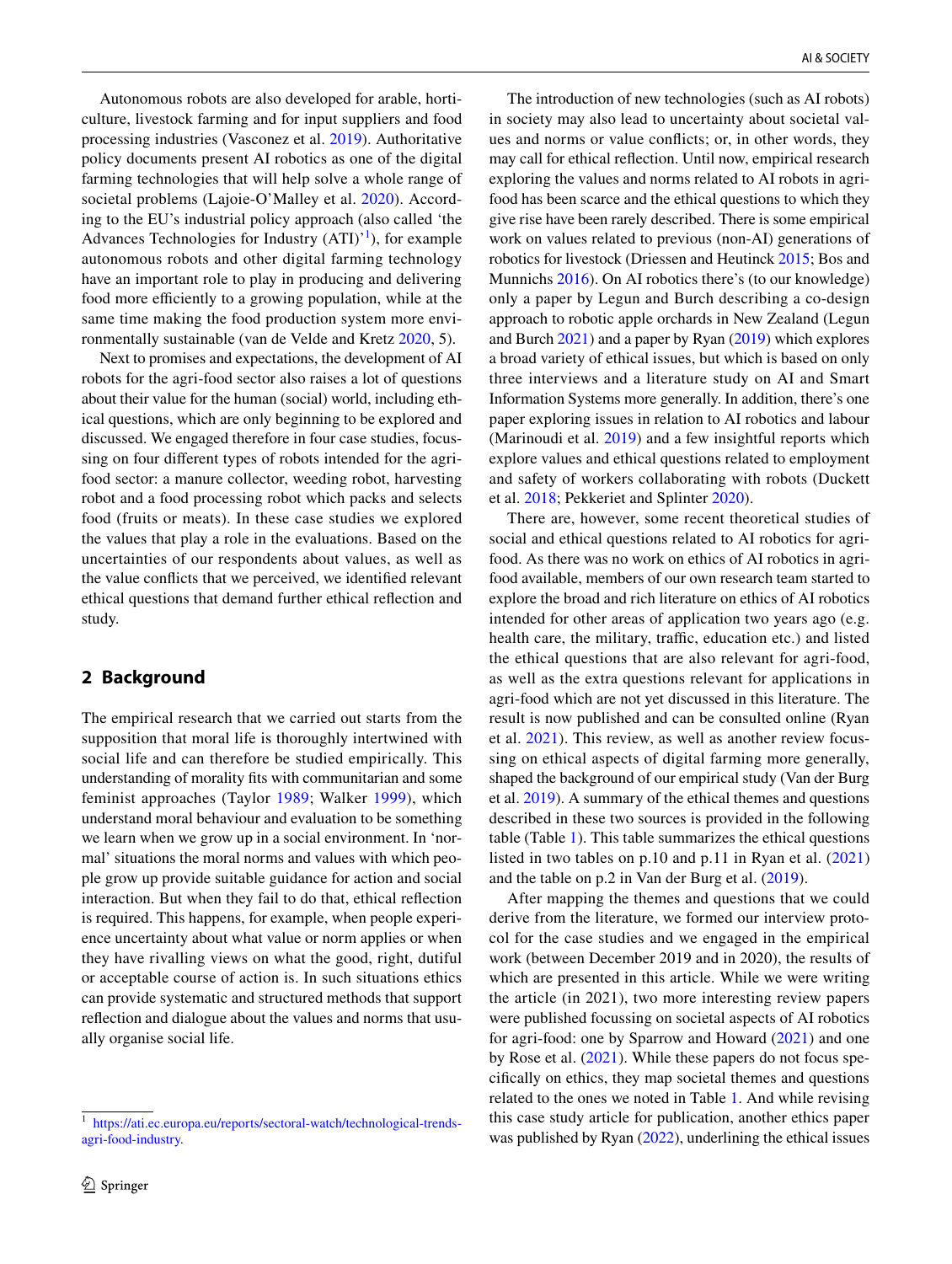| Themes                                    | Possible questions toraise                                                                                                                                                                                                                                                                                                                                                                                                                                                                                                            |
|-------------------------------------------|---------------------------------------------------------------------------------------------------------------------------------------------------------------------------------------------------------------------------------------------------------------------------------------------------------------------------------------------------------------------------------------------------------------------------------------------------------------------------------------------------------------------------------------|
| 1. Agency                                 | How autonomous are and should AI robots be? Should AI robots be capable of moral agency just like<br>humans are? In what contexts in agri-food would the development and use of artificial moral agency<br>(AMA) be valuable/required/acceptable? What ethical standards should guide the behaviour and<br>choices of such a robot and should be built into it?                                                                                                                                                                       |
| 2. Moral status of robots                 | Are AI robots with a high level of intelligence worthy of dignity and moral consideration? What<br>capacities do they need to have to be worthy of moral consideration? And what would this imply?<br>Would the ascription of rights to them entail for their position in the social world, for example with<br>respect to their role in the workforce?                                                                                                                                                                               |
| 3. Responsibility and liability           | Can agri-food robots be considered as 'responsible' agents? What (individual; social) approach to<br>responsibility is most appropriate when considering AI robots in agriculture? Can robots be consid-<br>ered responsible, or are (only) the robot-developers or users' appropriate responsible agents? What<br>should responsibility distribution/sharing look like when using agricultural AI robots? And (how)<br>does the concept of liability (for damage/accidents) apply to robots and/or to (collaborations) of<br>people? |
| 3. Quality of relationships               | What is the value of robot-human relationships in agri-food? What kind of robot-human relationships<br>would we like to come about in various agri-food contexts? What impacts do robots have on the<br>well-being of other sentient beings (animals, humans)? What impacts should it have? What about<br>the safety of robots?                                                                                                                                                                                                       |
| 5. Employment and labour                  | What is the value of the effects of AI robots on various labour contexts in the agri-food sector? What<br>is the value of its effects on the job market? How ought these effects to be evaluated with respect to<br>justice and fairness ideals?                                                                                                                                                                                                                                                                                      |
| 6. Accessibility and Benefit Distribution | What are benefits of AI robots? Where do AI robots offer benefits and to whom? What kind of farms<br>will it benefit, and which will not? What is the just distribution of the benefits?                                                                                                                                                                                                                                                                                                                                              |
| 7. Good farming                           | What does 'good farming' mean? (How) can AI robots contribute to it? What are effects of the use<br>of robots on the farm and how is/should this be evaluated? (for example, with respect to the level<br>and quality of production, (flexibility of) choice of crops, physical burden of work, leisure, social<br>relationships of the farmer on and around the farm)                                                                                                                                                                |
| 8. Animal Welfare                         | What is the meaning of animal welfare? (How) can AI robots contribute to animal welfare (livestock<br>and wild animals)? How should we weigh the interests of animals in relation to the interests of<br>human beings?                                                                                                                                                                                                                                                                                                                |
| 9. Environmental sustainability           | What is sustainable farming? (How) can AI robots contribute to realising it? How should environmen-<br>tal concerns be evaluated in relation to other (economic) concerns of the farmer? Do AI robots also<br>produce environmental harms? What kind of environmental harms, resulting from these robots, is<br>deemed acceptable, and why?                                                                                                                                                                                           |
| 10. Data sharing                          | What are preconditions for trust in data sharing? What data should be open or shared with whom? In<br>what ways do farmers and other stakeholders in the value-chain become vulnerable because of data<br>sharing? What constitutes data misuse? Who is the owner of data or datasets? What privacy issues<br>does sharing of farm data raise?                                                                                                                                                                                        |
| 11. Distribution of power                 | What effects will AI robotics have on the distribution of power in society, especially among actors in<br>agri-food? What is the value of these effects, with respect to (a) public goals, (b) market competi-<br>tion, (c) dependencies between market actors? What constitutes misuse of power and how can it be<br>prevented or its effects mitigated? What is a fair/just distribution of power?                                                                                                                                  |

<span id="page-2-0"></span>**Table 1** Ethical themes and questions relevant for AI robotics in agri-food

we identifed, based on very diferent sources: a comparison between publications and conference papers on AI in agrifood and 11 overarching ethical principles for AI that Jobin et al. ([2019](#page-14-16)) summarized, based on ethical guidelines and principles developed for AI worldwide. In these guidelines and principles, Ryan notes, specifc issues that AI raises in agri-food are ignored, such as for example about animal welfare and care for the environment.

All of these review papers draw attention to a lack of attention for social, ethical and political impacts of AI robots that are specifcally developed for the agri-food domain and they call to fll this gap in new research. This

is needed, according to Rose et al.  $(2021)$  $(2021)$  $(2021)$ , because '[u] ltimately the success or failure of autonomous robots in agriculture will not rest on the limits of our technical enterprise, but on our ability to involve society, learn from it and respond appropriately'(p.309). Sparrow and Howard ([2021](#page-14-13)) add that failure to address societal aspects of robots may '(..) undermine the further development and deployment of agricultural robots, having a flow of effects on the economy, environment and society' (p.829).

Given the little available understanding of moral values and ethical questions related to AI robots 'in the making'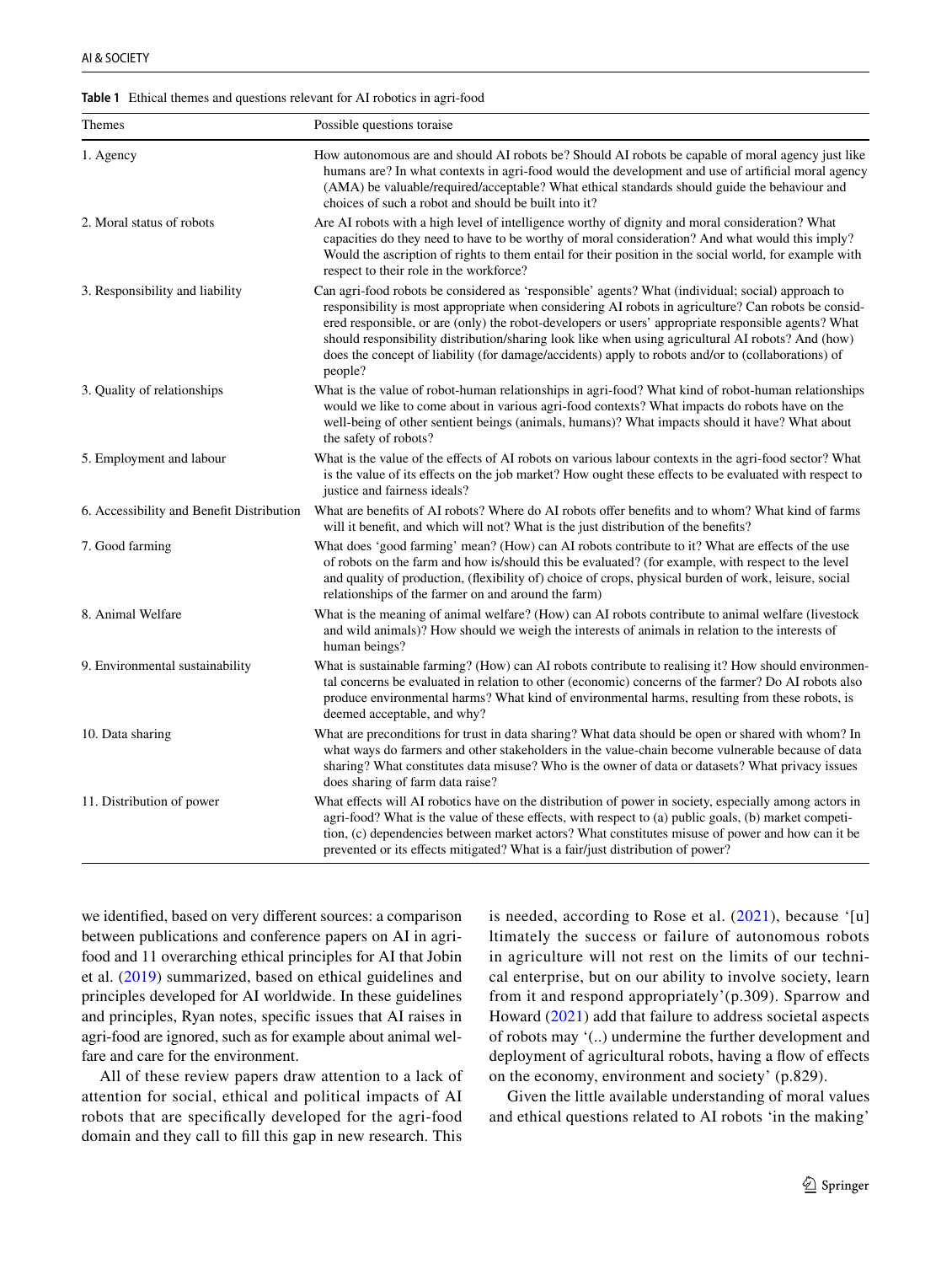intended for agri-food contexts, we engaged in our case studies.

# **3 Methods**

The case studies consisted of interviews with various types of experts who have diferent roles with respect to the developing robots: (a) as engineers, scientists or R&D developers in companies involved in making robots for agri-food, (b) as advisors, R&D directors of large food production/processing companies and (anticipated) end-users who have a role in interacting with robots or bringing robots to user contexts, and (c) actors who have a broader overarching infuence, such as policy makers at the national level, in branch organisations, labour safety officers and insurance companies. We primarily chose experts based on what Mauksch et al. call 'social acclamation': they were nominated as experts by peers in the feld (Mauksch et al. [2020,](#page-14-17) 6). As our work was part of a larger multidisciplinary project, which contains both robotic and agri-sector experts, we began our search for respondents frst with the experts that our project team recommended and afterwards broadened our search using a snowballing method to include additional experts that our interviewees recommended (see Table [2\)](#page-3-0).

An interview guide was developed for semi-structured interviews, based on our reading of the background literature, most notably presented in Ryan et al. [\(2021\)](#page-14-11) and Van der Burg et al. [\(2019](#page-14-12)). Prior to the interview, its anonymous and confdential nature was explained to participants, as well as the purpose for which it was going to be used and consent was asked from the interviewee to record the conversation. During the period in which the interviews were carried out, the Corona pandemic started which prevented

doing interviews face-to-face. Two interviews on the manure collecting robot were done 'live' in 2019, the others were done in 2020 using Microsoft Teams.

### **3.1 Qualitative analysis**

The audio-recordings of the interviews were transcribed verbatim and analysed by two researchers and results were subsequently discussed with the entire group of co-authors until consensus was reached. The analysis was conducted using thematic analysis, which is a variant of the grounded theory approach (Glaser and Strauss [1967](#page-14-18); Lingard et al. [2008](#page-14-19); Tong et al. [2007](#page-14-20)). First, we performed a semantic analysis on the interview transcripts, meaning that we focused on the explicit content of the data: we highlighted parts of the text and attached codes that describe the content of the selected text passage as far as it was considered relevant to our research questions. Based on commonalities between the content of coded text passages, we grouped them together under themes and subthemes. Values came forward as part of these subthemes and were labelled and grouped under the theme; under 'labour', for example, we identifed values such as 'fairness', 'efficiency', 'business sustainability', 'safety', 'labour enjoyment', which were either expressed literally by the interviewee or the content was described.

Based on our identifcation of values, the value-uncertainties that our respondents expressed and the value-conficts we encountered, we identifed the ethical questions. Interviewees not always considered their own thinking 'ethical'. They did, however, describe uncertainties about values and value conficts, which we interpreted as 'ethical' on the basis of the themes and questions already described in the literature. Uncertainties sometimes stemmed from interaction with the robots, such as when respondents questioned what

<span id="page-3-0"></span>**Table 2** Overview of respondents

|                                                                          | Arable | Food process-<br>ing | Horticulture | Livestock |
|--------------------------------------------------------------------------|--------|----------------------|--------------|-----------|
| Experts involved in or influencing the end-user context                  |        |                      |              |           |
| Grower or Farmer                                                         | 3      |                      | 2            | 1         |
| R&D manager robot using company                                          |        | 2                    |              |           |
| Advisor                                                                  |        |                      | 2            | 4         |
| Experts involved in developing and/or making AI robots                   |        |                      |              |           |
| R&D employee commercial robot or<br>machine developing company           | 3      | 2                    | 2            | 4         |
| Researcher                                                               |        |                      |              |           |
| Business developer                                                       |        | 1                    |              |           |
| Experts who have a general policy and/or regulation-oriented perspective |        |                      |              |           |
| Branch organization                                                      | 2      |                      |              |           |
| Work safety officer                                                      |        |                      |              |           |
| Employee insurance company                                               |        |                      |              |           |
| National policy maker                                                    |        |                      |              |           |
| Total number of respondents                                              | 33     |                      |              |           |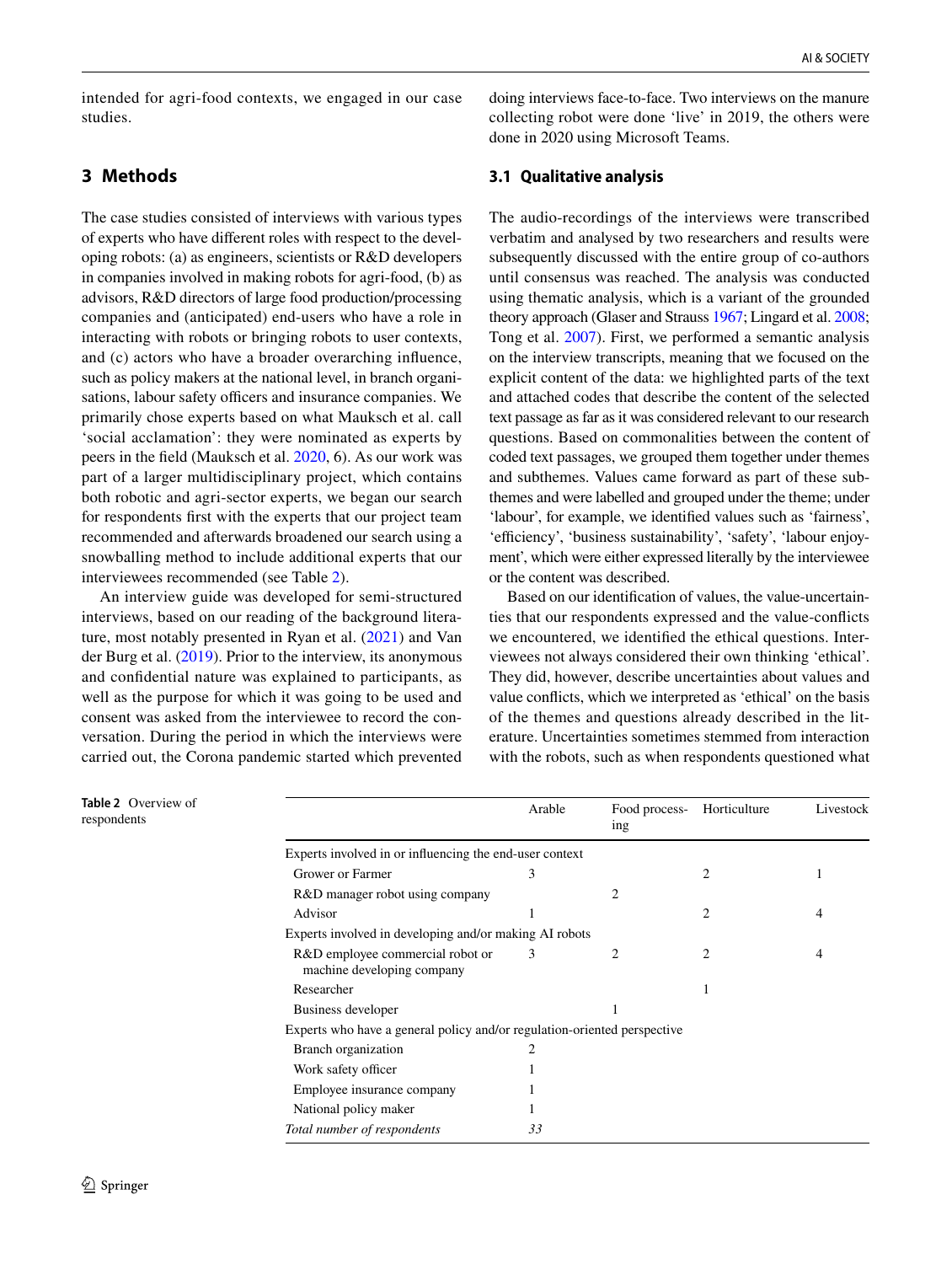degree of autonomy is appropriate for AI robots, or whether robots, their developer or their users should be responsible for the damage that robots cause. Examples of value disagreements occurred, when respondents brought forward rivalling opinions regarding whether it is fair or not fair (or just) to replace (migrant) labourers by robots, or when respondents disagree as to what makes labour enjoyable or fulflling and whether robots contribute to improving it. We noted all of these uncertainties and value conficts, which was the basis for the list of ethical questions we identifed and which we listed in the discussion of the paper.

# **4 Results**

The interviews gave us a broad and varied overview over the values that play a role in the evaluation of AI robots for the agri-food sector. What was most striking, perhaps, is that our respondents predominantly talked about values of AI robots in the context of various relationships: the sociability of AI robots is considered in a social world, the relationship with society at large, labour relationships in businesses and more abstract cloud relationships between robots and with the tech companies that make and sometimes manage the robots and the data that they collect. Even values related to robotic interaction with other sentient beings such as animals, or with the natural or material environment, were considered from a human social perspective, rather than a separate class of relationships that may demand taking a diferent viewpoint. In the following we will explain our fndings in relation to these relationships.

# **4.1 Autonomy and sociability of robots**

### **4.1.1 Degree of autonomy and human dependence on robots**

The degree of autonomy of robots was a frequently returning topic in our interviews. Some respondents thought robots should have a high level of autonomy and would not be satisfed if they would have to be continuously monitored by a person,

"If that would be needed to check the performance of the robot, then it would be a bad robot. I wouldn't want to have it. It is not for nothing that it is called 'a robot'. It should be able to function independently." (Arable farmer)

A high level of autonomy can have the advantage that human actors can rely on robots to do jobs. But some respondents expressed concerns about developing similarities between robots and human beings, arguing that "from the moment onwards that we start to see a robot as an equivalent creature, that is the crossing line" (robot developer, food processing). It would be wrong, this robot developer argues, to compare robots with human labourers: "we should not level robots with (migrant) workers" (robot developer, food processing). He was however the only one comparing the capacities of AI robots to human beings. Others refected on the efects an increased degree of autonomy would have for the people around it. Some refected, for example, on risks (stress, injuries) an autonomous robot would imply for animals, people, crops, buildings or machinery. Some argued that increasingly independent robots should also be able to communicate risks with the people around it,

"I think that if you want there to be autonomy for robots, then you have to get clear on the question: how should we understand each other? (..) With a fashing light a robot says: 'I am driving and move aside otherwise I crush you'. But when people think that is unacceptable, they will say: 'you don't belong in my society'. So, if you want them to be capable, then the robot should be more intelligent, or more understanding in a social way, then just turning on a fashing light." (Robot developer, food processing)

The capacity to communicate makes AI robots capable of safe social interaction. Others even suggested making robots 'polite' or giving them a 'kind' appearance, which would facilitate interaction. This suggests that making robots more autonomous, should make them also able to function in social environments: robots should become sociable.

### **4.1.2 Tolerance/acceptance of mistakes**

Autonomous robots are sometimes expected to reduce risks, as they are considered more steady and trustworthy workers than human beings, thus reducing risks resulting from bad job performance. Compared to humans, robots are expected to improve reliability and predictability of cleanliness of barns and continuity of efective work in greenhouses and food processing industries. In these contexts, however, there are diferent degrees of tolerance for robotic mistakes. In relation to the weeding robot, respondents were not sure about whether or not risks for the yield would increase with the use of autonomous robots, as there are no measurements of the exact margin of error of human workers,

"Look when I weed with humans and they try to pull out a weed, then they sometimes accidentally pull out an onion that stands next to it (..) So you will always tolerate some crop damage, and that will always be acceptable to some extent. You will always have to take into account that [the robot] will also take out some crops, yes." (Arable farmer)

In arable farming, where human performance and mistakes are usually not monitored, we encountered high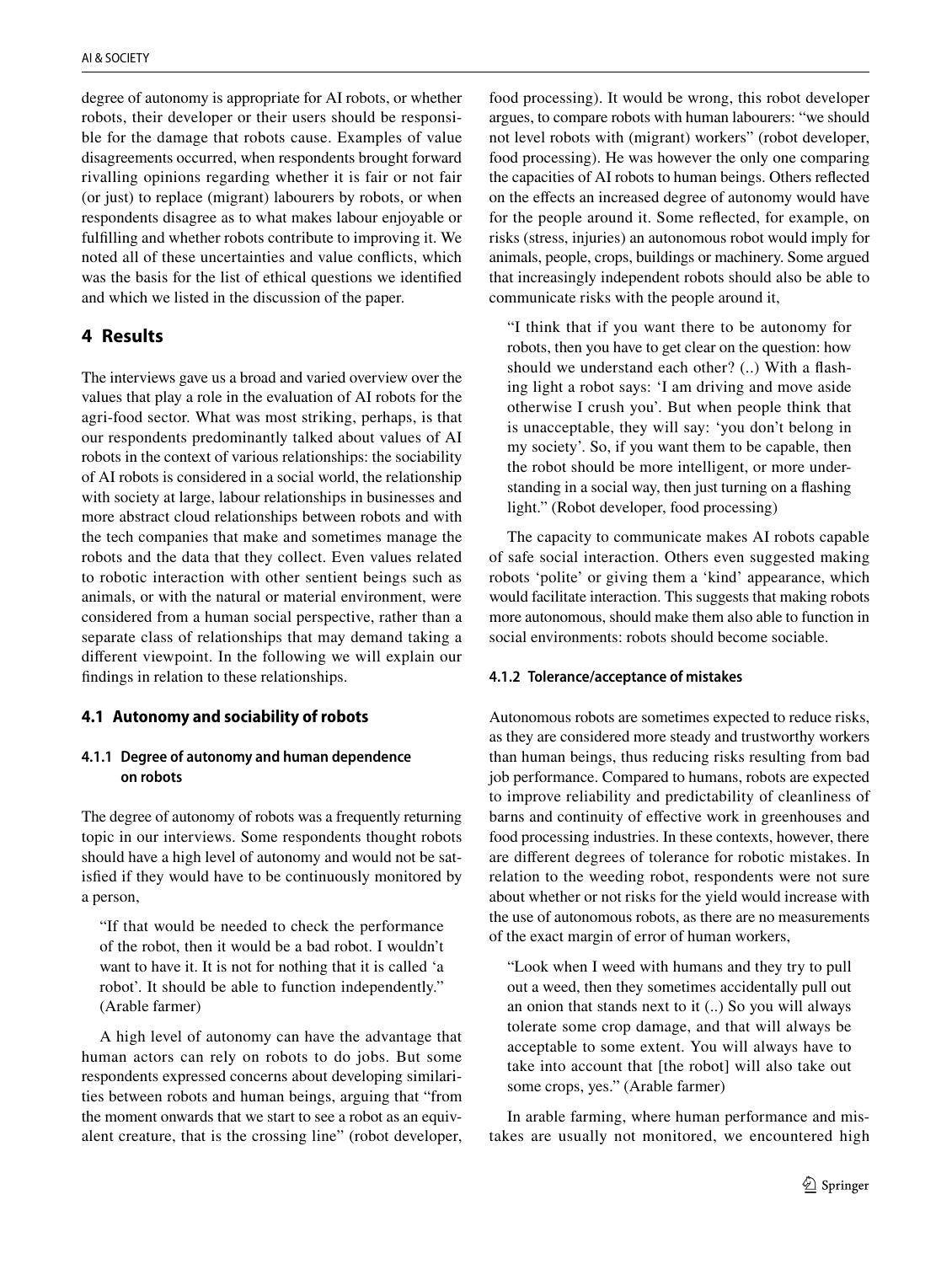tolerance for robotic mistakes. In the food processing sector, by contrast, human performance and errors are already assessed and there is consequently less tolerance towards a robot's mistakes. The consequences of mistakes also explains the level of tolerance: respondents fnd it hard to accept mistakes when robots cause actual damage to crops, especially when this leads to unsafe foods that may cause recall operations from consumers/shops. This may result in fnancial losses and/or loss of good reputation. For milking robots, for example, some mistakes are unacceptable, such as transferring milk from a cow treated with antibiotics to the bulk tank. Such milk is not acceptable for the milk processor and it means that the farmer gets a substantive fne. If the robot makes this mistake, and fails to inform about it, this will result in fnancial losses and a bad reputation for the farmer, which respondents consider unacceptable.

### **4.1.3 Safety and communicative skills**

Potential physical risks that arise for people or animals interacting with robots are often discussed in the interviews; such as, examples of robots accidentally driving over people and hurting them,

"(..) the most efficient manure robot would always go on. (...) If something stands in the way, just drive over it or against it. (...) From a safety perspective I would say; as soon as something moves in the surrounding, the robot should stand still. Then you will probably have the safest robot. I think such a robot won't be of much value for the horticulturist, or for the farmer, but it is very safe." (Representative of insurance company)

Many respondents suggest to give robots communicative skills in order to be able to warn people or animals in their environment and prevent accidents; such as speech, alarm signals or in the form of lights which turn on when the robot moves around, thus encouraging everyone around it to pay attention. Furthermore robots could be designed with scary looks in order to communicate to people to pay attention, or they could be taught to behave 'politely' (grower, horticulture). There are also respondents who refect on possibilities to train people working in the environment of the robots: people around robots could pay attention to their own safety and monitor the performance of the robot, thus reducing the risk of accidents.

# **4.1.4 Responsibility and accountability for damage**

Robots can hurt people or animals and can cause damage to crops, buildings and machinery. Many respondents therefore refected on the question who has to take responsibility for damage caused by an autonomous robot. This concern is

well summarized by the following quote from a representative from an insurance company,

"If you think about responsibility and safety: on the one hand you have more means to build in safety, to program that. On the other hand, you lose the human consideration and responsibility. That shifts to the machine. (...) Obviously, it means less risk because you enter a programmed world in which you can ban risks from a technological perspective, so to say. But (..) there is an increase of [juridical] risk because you enter a grey area between responsibility and autonomy. We enter a period in which that is less clear." (Representative from insurance company)

Given the unclarity regarding who should be held responsible for damage caused by an autonomous robot, some suspect that robot developers will try to keep robots more dependent on human beings than they actually need to be,

"Technically it is already possible to make robots more autonomous than they are now. But often developers choose not to. For what happens if there's an accident? If the robot hurts someone, or an animal, or if, if it breaks a barn or a greenhouse or something. To avoid trouble, they make the robot depend on a human being, a user. That way this user is responsible for whatever happens. Without the human it is, it would be quite unclear...unclear who should be blamed, and who should pay." (Researcher, horticulture)

Respondents suggested diferent possibilities for responsibility (and liability) ascription. Some ascribe responsibility to the human user, who should monitor the performance of the robot. Others mention that sometimes the robot developer could be held responsible, for example if the robot does not perform as the developer promised, or when it dysfunctions. Questions about responsibility can be solved in a different way when farmers do not buy the robot, but just hire a robotic service, as in that case the company providing the robotic services can be held responsible.

# **4.2 Relationships of robots to society at large**

# **4.2.1 Public perception of robots in agri‑food**

Many respondents refected on the public perspective to the use of autonomous robots in food production and food processing. Some anticipated that in some social contexts, such as the Japanese society, the public is pro-innovation and accepts robots producing their food,

"In Japan people (..) like it when food is produced in a very clean environment, like a laboratory, and they don't mind it when robots do the harvesting. But here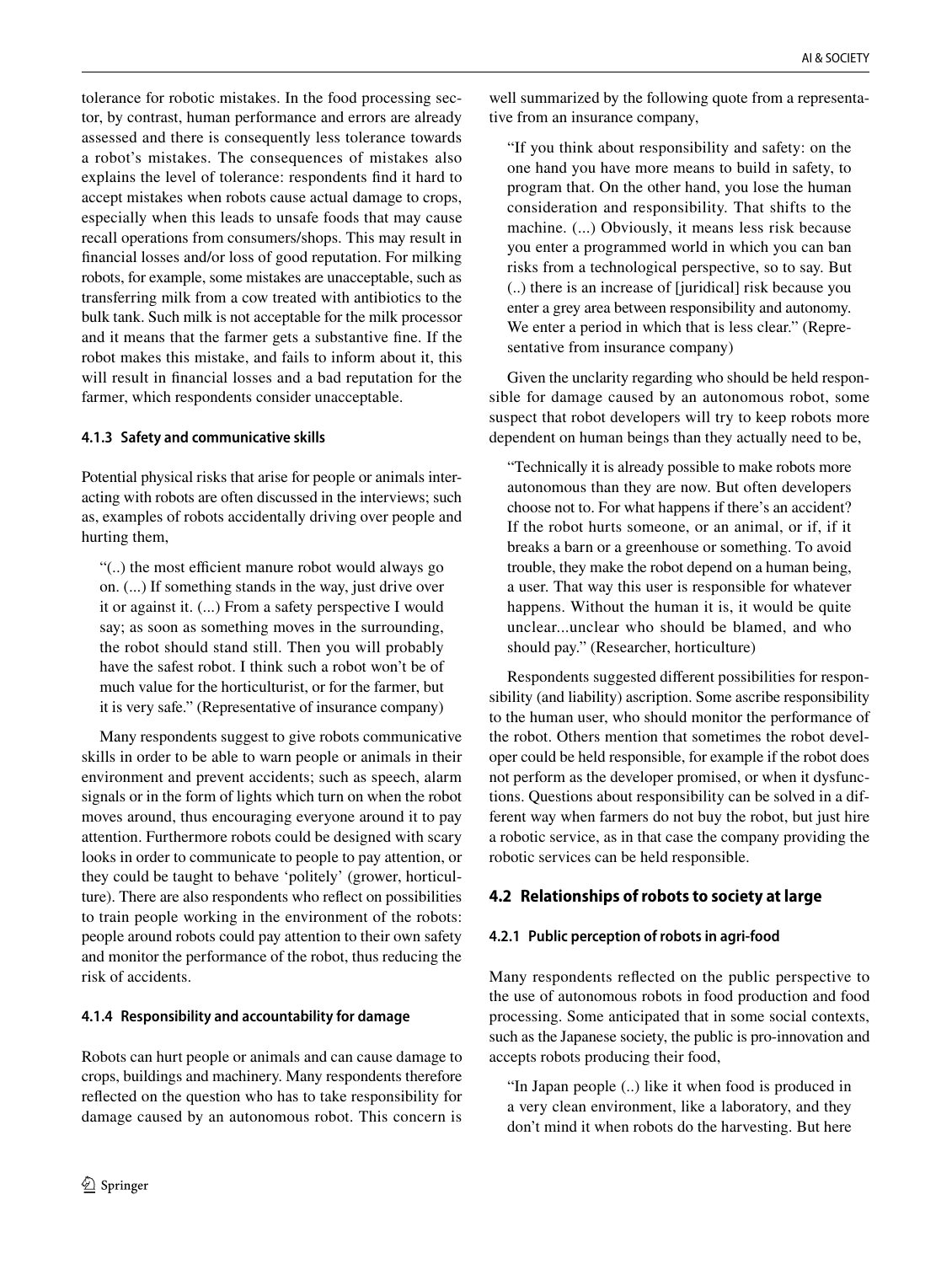in Europe some people think that a tomato should grow on soil and should be harvested by human hands, not by robot hands. Acceptance might be an issue here, yes, but not in Japan." (Innovation advisor, horticulture)

Most respondents expect the public in the Netherlands to be 'conservative' or ' nostalgic' about the production of their food. Some respondents observed that when there will be too many robots involved in food production, or when robots are introduced too fast, this may lead to a feeling of alienation for citizens, which can have detrimental efects on their acceptance of the introduction of robots in the production of their food;

"You can automate a lot, but where is the human scale, the naturalness and the contact with the animal? That sort of thing, that is of course very important to the consumer, because they almost start to compare it with their own pet." (Advisor, livestock)

To accept AI robots as contributors to food production, consumers are asked to gradually abandon their overly romantic expectations, which takes time and persuasion. Yet, some respondents observe that public acceptance can be fostered by showing positive efects of the use of robots on public values, such as a clean environment, as well as by an attractive and friendly appearance of robots. This is for example brought forward in relation to a relatively small weeding robot which reduces the need to spray pesticides with a large machine, or makes spraying obsolete:

"You see, especially when a farmer sprays for weeds, you have an enormous tractor and an enormous spray arm behind it with a width of sometimes even 32 meters. An enormous thing, you know, and all kinds of fuids come out. Well, for a citizen, it is poison what comes out of it. So, you see an enormous machine with poison, and you think, well something is going completely wrong here. So, I think, if you can make it small, lower to the ground and less scary (..) that will help tremendously." (Branch organisation)

The contribution of robot use to mitigate environmental efects of farming is thought to play an important role in bringing about more societal acceptance of AI robots in agri-food.

#### **4.2.2 Public interest in environmental sustainability**

Environmental sustainability is an important driver behind the development of some of the robots in our case studies. For policy makers, this is an important reason to invest in robot development, as the policy maker we interviewed expressed: "robots bring all kinds of possibilities to realize sustainability goals and circular agriculture goals."

Weeding robots are supposed to make more environmentally friendly, biological farming (which does not use chemicals) more (financially) attractive, as they "offer an alternative for chemical plant disease control" (Robot developer, weeding robot). Chemicals that are usually used to reduce weeds also pollute the surroundings like the soil and nearby ditches and have negative efect on biodiversity (insects in particular). Furthermore, as robots are in principle light weighted and small in comparison to tractors and machinery, they are expected to reduce the pressure per  $\text{cm}^2$  soil, which is expected to reduce the level of soil compaction.

"I am actually hoping that in 10 or 15 years we can say that the evolvement of robots has been booming and that we will have more, but lighter and smaller machines driving across the feld and that this will reduce soil compaction and improve the quality and health of the soil." (Cultivation consultant, arable)

The harvesting robot and the food processing robots are also thought to contribute to more environmental sustainability. The food processing robot is meant to replace human labourers who select food and strive towards less food waste, "which is the by far the biggest environmental issue" (R&D manager, slaughterhouse). The manure collecting robots clean foors in the barns, which improves the quality of the living environment for cattle. Moreover, this reduces the likelihood that urine and faeces come together on the foor and start to produce ammonia and greenhouse gasses that both can emit to the environment and either reduce biodiversity (ammonia) or contribute to global warming. Summarized:"(..) the higher goals behind it are, in fact, methane emission, ammonia emission and animal welfare." (Livestock advisor).

Not all respondents were, however, convinced that robots would contribute to mitigation of detrimental environmental effect of food production, as robots also need to be developed, produced and dismantled and they use energy. It is for this reason that some robot developers just strive to keep the impact of robots equal to the impact of human labourers: "(…) We need to make the footprint of that thing [a packaging robot] so small that it can compete with (..) people." (Developer robot, food processing).

#### **4.2.3 Animal health and wellbeing**

A positive contribution of the use of AI robots to animal health and welfare may also improve acceptance. Interviewees in the case study on the manure collecting robot refected on avoidance of collisions between robots and animals, absence of hindrance to the cow's natural behaviour, diminishment of (hoof, claw and udder) diseases of cows, and a cleaner environment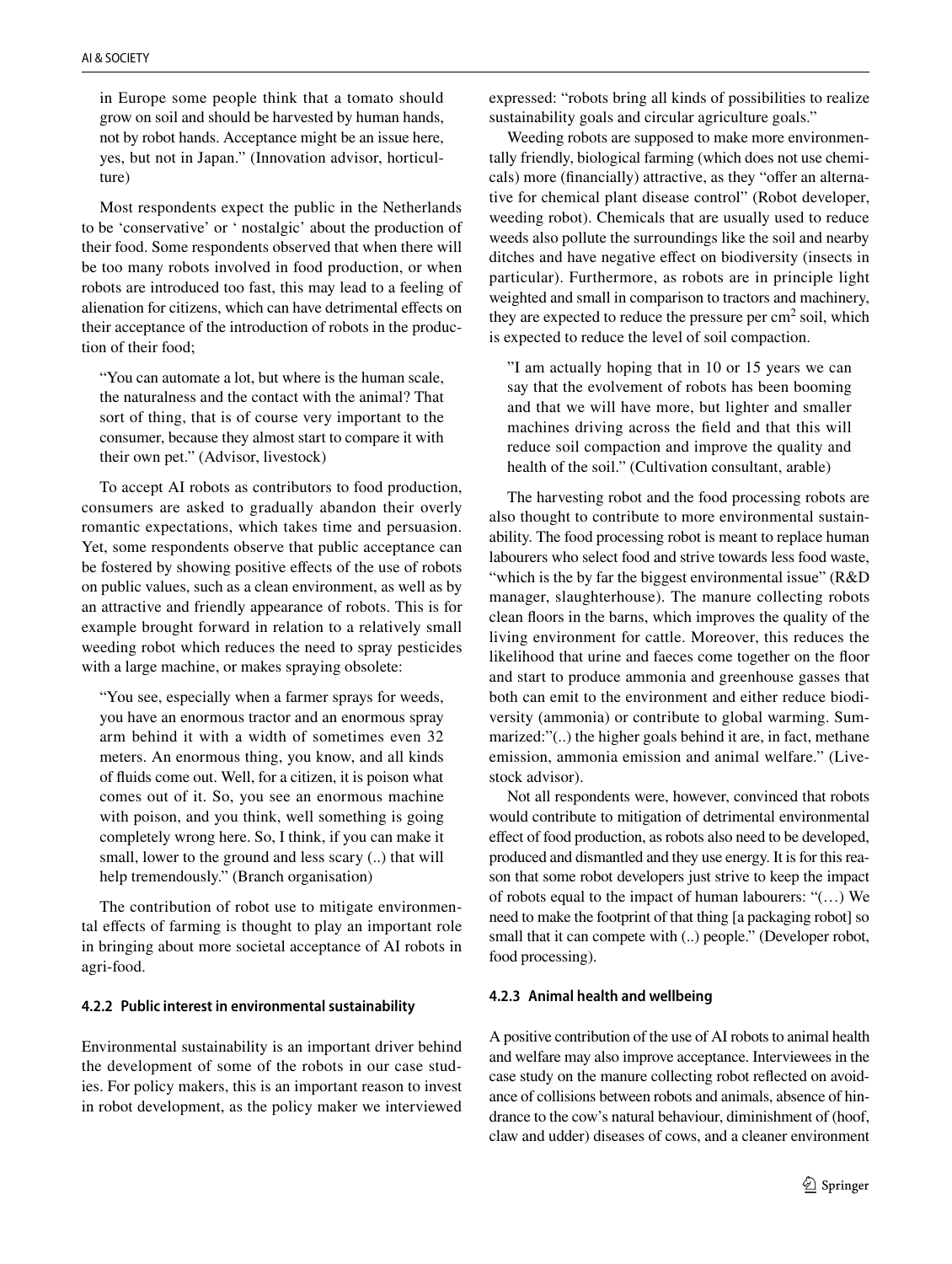in the barn. These aspects give reasons to believe that this robot can contribute positively to animal health and wellbeing in comparison to conventional collectors, as robots can be made more fexible than conventional manure collectors and therefore there's less risk of collisions and less hindrance to animal behaviour. However, it is not clear how currently existing manure collectors contribute to animal health and welfare,

"I suppose that in the development of the manure hoover, research has been done, but I am not aware of the results. How much percent this has improved the claw health, but well in my eyes this is settled: the cleaner the floor, the less claw disease you have, or the less chance there is that claw problems grow into a real problem. Yes, that is in my head, but I do not know the exact numbers." (Robot developer, livestock)

Currently, monitoring health and welfare is practically complicated, and therefore the exact contribution of a manure collecting robot to animal health and wellbeing is poorly quantifed. Several interviewees mentioned that it would be an advantage if health and welfare monitoring could be automated, and manure robots could perhaps contribute to this,"(..) you need to be able to monitor animal welfare non-invasively. That is the biggest wish, for in that way you take out the human factor (..)" (Policy maker) Others mention robot should not alter animal behaviour in a way that becomes unnatural,

"...you need to respect animal behaviour. That to me seems very important, so if... if you want to be coercive or if you disrespect the intrinsic value of the animal, or how you want to call it. Yes, then you are crossing a line. And you should look for (..) a way, and answer to 'how should I connect to normal animal behaviour?' (Advisor, livestock).

# **4.3 Labour relationships in businesses**

# **4.3.1 Business sustainability**

Envisioned users of AI robots are primarily agri-food entrepreneurs, which means they are concerned about the sustainability of their business. Businesses are sustainable when they continue to make (more) proft or become more competitive,

"In the background (..) the economic sustainability of the business always plays a role: the business should be able to survive over time. That is why farmers are forced to think about what their business model actually is and why they earn money." (Robot developer, arable)

To realise more proft, farmers and growers have to bring down the costs of production and/or make their activities

more efficient. Manure collecting robots take over part of the (heavy) work of the farmer and potentially reduce emissions as well as animal diseases, thus leading to more production and bringing down healthcare costs. The weeding robot aims to make the production process more efficient and less labour intensive and reduces the costs of pesticides. In food processing and harvesting in horticulture, robots are primarily intended to help realise a continuous labour force and reduce labour costs,

"I am very interested in the harvesting robot, yes. (..) The large efflux of labourers is a burden to us. Until now we have been able to fnd new people, but you have to frst teach them how to do the job and there are costs attached to that. And we see that people don't stay very long, so after a little while you have to do the same thing again. (..) So you would actually like to keep them longer, but then you have to give them a contract which is not very attractive fnancially speaking and therefore people are free to go and they don't show commitment, and therefore the constant availability of labourers is quite, well, unreliable." (Grower, horticulture)

In connection to the topic of business sustainability, many interviewees talked about the topic of labour. As in some sectors the costs of labour are considered high, a reduction would be welcomed.

# **4.3.2 Exploitation vs fair access to labour**

Tasks that are taken over by robots are often low-skilled, monotonous and physically heavy jobs. As it is difficult to fnd people willing to do these jobs, in The Netherlands they are often carried out by migrant labourers from Eastern Europe. As it is heavy work and wages are low, some interviewees call it "modern slavery" and believe that robotization "(..) can only be a plus in that respect. In this way you can show that you are innovative and (..) working conditions, so to say, improve a bit" (Farmer, arable). According to the following advisor, substituting human labourers with robots is unproblematic,

"Robots are taking over jobs that nobody wants to do. This will make everybody happy. [Interviewer: And what will the low-skilled labourer coming from Moldova think about that?] Nothing. He will happily stay at home and look for a diferent job." (R&D advisor, horticulture)

Related to migrant labourers, some respondents observed that robots would help to solve the problem of exploitation: labourers earn very little, are exposed to poor housing conditions and there is little consideration for their health and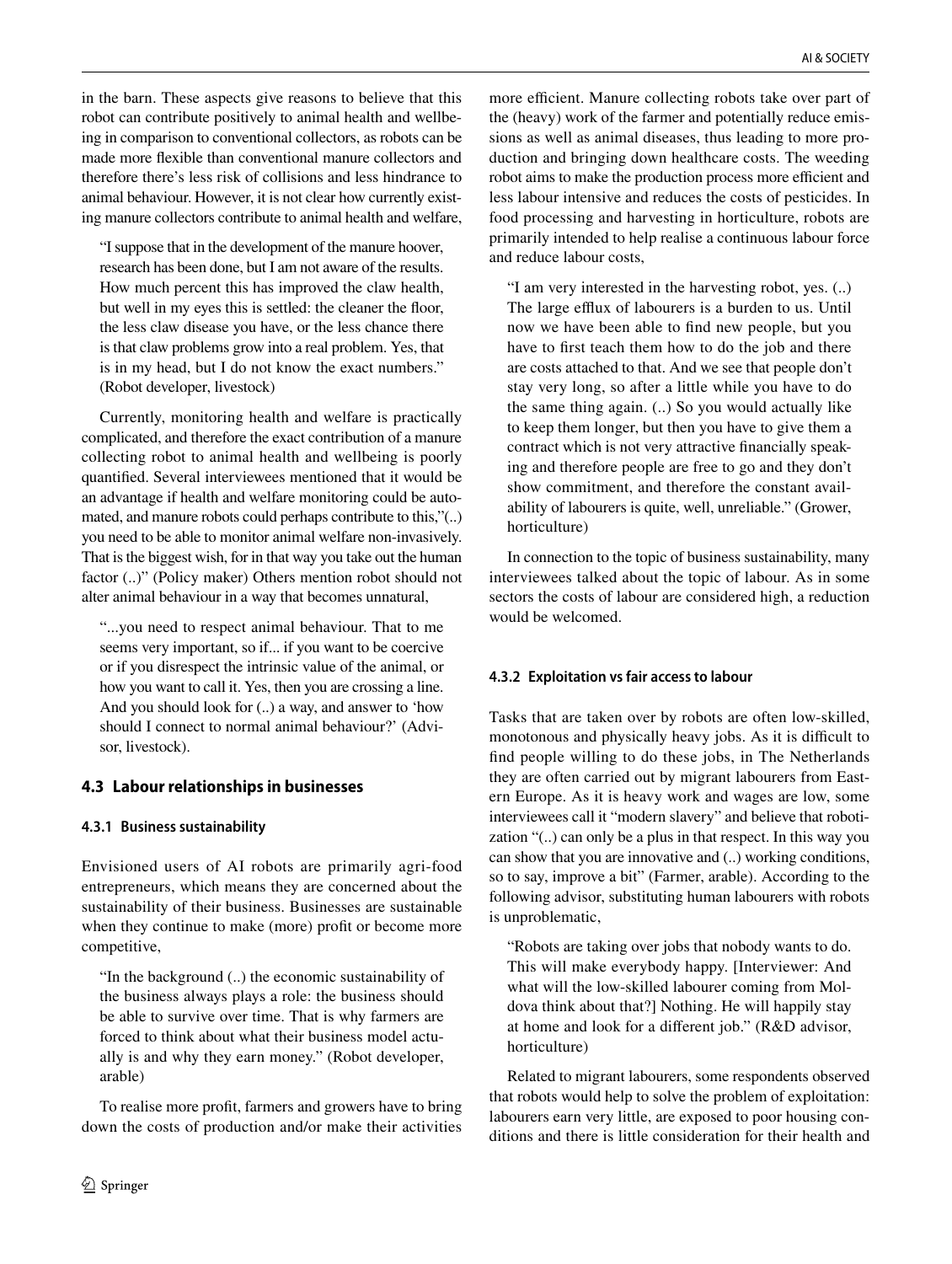wellbeing (as became painfully clear during the corona pandemic). Therefore, they argue, it would be better to employ robots instead,

"Yes, you will expel labour. But what kind of labour do you expel? Yes, and where did that labour come from? Was it a sustainable model? We of course see all results of Corona in slaughterhouses at the moment. In what kind of way people are housed and with what kind of salary they are sent home, that is not great. So, do you want to maintain that kind of labour in that way in the Netherlands?" (Business developer, food processing robot)

There were, however, also respondents who thought it problematic to replace human labourers by robots, as they recognise that these jobs do allow some people to earn a living,

"At present, horticulture is very labour intensive. Are we going to tell all these hard-working people: 'well, from now on we don't need you anymore?' I happen to think this is problematic." (Branch organisation, horticulture)

Summarizing, most interviewees saw the advantages of ending what they call 'exploitation', but some considered it not respectful to replace these labourers by machines as they played such an important role in food production and processing in the past decades.

### **4.3.3 Craftsmanship, continuity and fexibility**

The introduction of robots in labour contexts will bring shifts in the kind of jobs that humans have to fulfl. Some of the (potential) robot users that we interviewed are eager to start using robots, as they think they will be able to create more high-tech and interesting jobs for people, which will make their business a more attractive place to work for young ambitions people. Others are more hesitant, as they anticipate that they will have to change their own routines and the routines of other labourers on their farm and they do not want to learn entirely new skills, or are attached to their traditional craftsmanship and knowledge. Some respondents assume that robots and other digital technologies will fundamentally change farmers and growers into managers, rather than traditional craftsmen with skills to make plants grow, which they do not always like,

"If you look at the developments in indoor farming, then you see that the role of the grower becomes less important. It is possible to automate the environment and then you see that the automation also takes the decisions about the climate in the greenhouse. So, the role of the grower will turn more and more into the role of a manager, it is no longer someone who deals with plants and executes daily decisions in a greenhouse. (..) the knowledge of growers is grasped in models and then the role of the grower will change too." (Advisor, horticulture)

The pro-innovation respondents are excited about the new possibilities that technologies offer to their business and are proud to be able to say, 'I have a robot in my factory' (robot developer, food processing robot). Other reasons to prefer robots over human labourers are the continued availability, continuity and reliability of the robot: robots do not need to take breaks, they are never ill and do not go on a vacation. While robots do need charging, maintenance and cleaning, they can immediately continue working after that. An anticipated disadvantage of the use of robots may be that in the agri-food sector they have to deal with fresh products or animals that are never exactly the same. People are fexible and are able to adapt to diferent products, but robots need to be trained to do that, and this is usually a challenge,

"And right now, there is training for a specifc cabbage so to say. That model is put in the machine and as long as the cabbage looks the same within margins than it is fne, but unfortunately agri-food products are not like that. One variety is slightly diferent than others and (…) all kinds of circumstances outside on the feld make that the product is diferent each time (...). At this moment, these robots handle that insufficiently." (Business developer, food processing robot)

Given that adapting skills of robots to variability of products is difficult, some respondents suggest that products can also be adapted to the capacity of robots; so they could be made more uniform and easy to harvest for a robot. Creating the perfect match between crop and robot, would eventually make the company more efficient, but not more flexible,

"It would be best if all tomatoes would grow more or less at the same height and if a robot could harvest them by gently ticking against the plant and catching the fruit in a little sack. You see, tomatoes are soft, so you don't want the robot to crush them, and therefore it is better if the robot does not pick them but catches them in a sack. But not all plants let go of the fruit when you tick the plant. (…) So, a tomato plant breeding company is now trying to breed a kind of plant that, well, fts perfectly with our robot and lets go of the fruit very easily. So, then you have a perfect ft. The only disadvantage is that once you have the perfect plant for your robot, it becomes very difficult to start growing something else. That's the disadvantage: you lose fexibility." (R&D advisor, horticulture)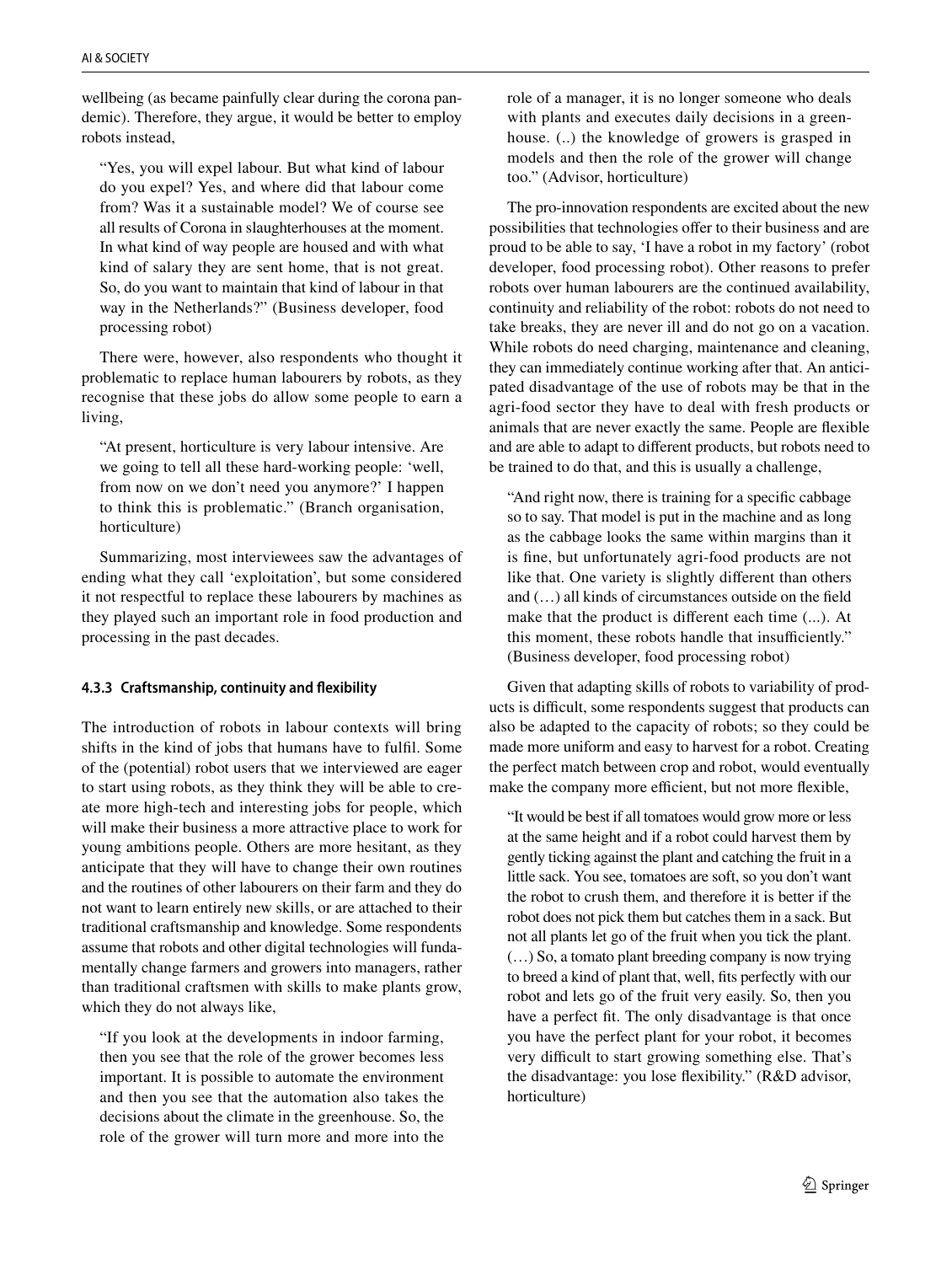Several respondents in horticulture and food processing expect that robots will make it possible to re-arrange the production process and make it more efficient. The optimal conditions for efficient and qualitative production and preservation of food may however not always coincide with the optimal labour conditions for people. While it is OK for robots to work in hot, cold or noisy environments, or in increasingly narrow alleys between plant beds in a greenhouse, this will be detrimental to the comfort of people and the ergonomic quality of their working conditions. Respondents expect that this development will strengthen the preference to work with robots instead of fragile and needy human beings.

# **4.4 Cloud relationships to robots**

### **4.4.1 Accessibility of robots**

Robots also engage in more abstract relationships, such as cloud relationships between people, organizations and machines via the internet. This gave rise to various considerations.

Some robot developers refected on whether or not their robot should be connected to the Internet, as this will limit the selection of clients. Availability of the Internet and having sufficient broadband is not yet guaranteed everywhere in the world, particularly not in remote rural areas. Demanding Internet connection can therefore have direct impact on the accessibility of robotic innovation for a lot of rural users: they would be able to buy, use and proft from it only if it would be able to function ofine too. This fgured in the minds of robot developers anticipating the size of the market they are producing robots for, but also for societal reasons. Having connectivity or not was considered an important reason why some farmers are deprived of advantages that AI robots bring. The policy maker also spoke about the 'digital divide', referring to social inequality between the haves and the have-nots of digital technologies (including AI robots) and the benefts they bring.

### **4.4.2 Data security and trust in data sharing**

When robots are connected to the Internet, it is important to think about the use and value of data. Data security and protection needs to be taken into account, since the robot's system, including the data it collects at a farm, becomes accessible for other people or organizations, whether that is intended or not.

"Yes you're dealing with data security and you really have to take that into account. You need to have an agreement with that livestock farmer that in fact you are allowed to use those data." (Robot manufacturer, livestock)

There can be advantages to sharing data, for example, between the farmer, maintenance technician and manufacturer. Remote contact can make maintenance more efficient, for example by integrating a kind of 'black box' which can alert the company responsible for maintenance when services are needed. In addition, such a 'black box' can play a role after an accident, as it can help settle disputes about liability for damage, which is important for the farmer, the maintenance technician and the manufacturer. The data collected by such a black box may however also be of value to other organizations, which raises the question who is allowed to decide about the data and about who can use them.

Other advantages of data sharing that respondents anticipated concern the future possibility to make various digital devices connect and communicate together: a robot could then be connected to sensors that detect plant or animal needs or disease and with a farm management system, which allows to provide more accurate information that farmers can use to make their decisions.

"I think that if you would have all that data, that you could do much better. That you would be able to steer what goes into that cow, or what goes into that group of cows. When you can understand the relationship between what goes in, the feed, and what comes out of the cow, the milk, then you would be able to steer better."(Robot developer, livestock)

Respondents, however, also mention that collecting and connecting data from diferent devices on their farm, may also make them vulnerable as third parties may access business data that they do not want to share: such as, data about the quality and quantity of the yield, the inputs and pesticides used and the trade secrets regarding the way it is produced. This is considered sensitive information, especially in the hands of clients or competitors. Data collected by a robot may also be interesting to controlling authorities of the government, or to insurance companies who determine the premium that farmers/growers or food processors have to pay based on data about the size of the feld, the state of the machines, the buildings and the way these are maintained. Questions raised by the respondents about these possibilities, include who should have access to data and what data should be protected, under what preconditions, against whom. While recognizing the relevance of these questions, robot developers do not always know how to answer them: "Yes, then you start the debate about all that data, we haven't even got started about that. (..)" (Robot developer, horticulture).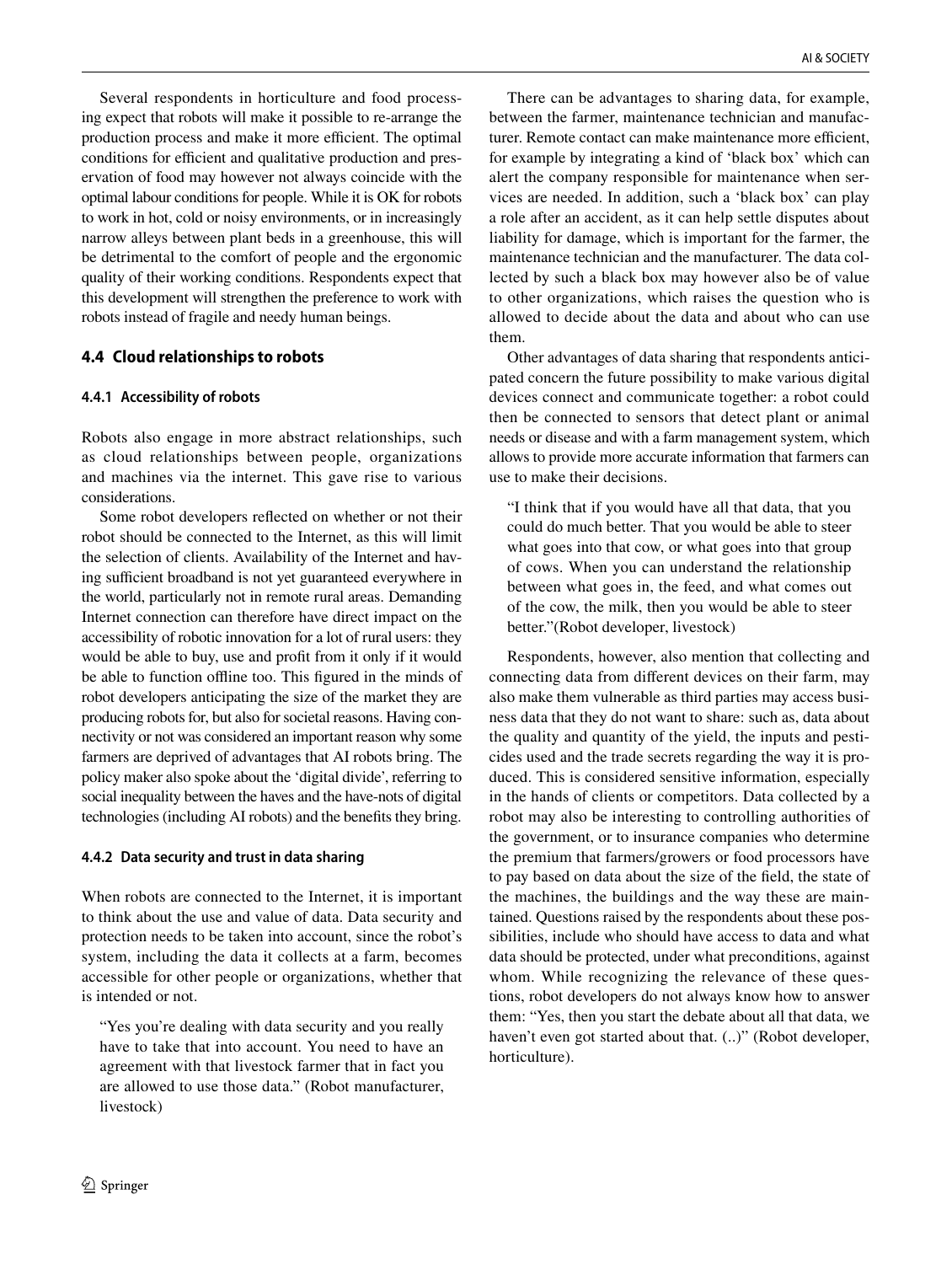### **5 Discussion**

Our case studies offer a rich overview over values and ethical questions that play a role in our case studies, which we summarized in the left column of Table [3.](#page-11-0) Based on our analysis of the uncertainties about values we encountered in the refection of our respondents, as well as the value conficts, we identifed ethical questions that we noted in the middle column of Table [3](#page-11-0). We subsequently compared these questions with the themes that we had originally found in the literature and which we explained in a more elaborate way in Sect. [2](#page-1-1) of this paper and in Table [1.](#page-2-0)

This overview offers an innovative contribution to the literature, as empirical studies on the topic are scarce. Our empirical study underlines the practical relevance of a lot of the themes that are also described in the literature, as the themes and questions that we found coincide to a large extent with the themes and questions identifed in the reviews of the ethical, social and policy issues related to AI robotics that we cited in the background part of this paper (Ryan et al. [2021;](#page-14-11) Rose et al. [2021;](#page-14-14) Sparrow et al. [2021](#page-14-13)). There are however also signifcant diferences between the themes noted in the literature and the ones that occupy the minds of stakeholders in our empirical case studies. The most important diference is perhaps that the ethical literature has a strong focus on themes such as autonomy and the moral status of AI robots, while this plays a much less prominent role in the refections of our stakeholders. Autonomy is important in ethics, as intelligence and free will which are its components, are also considered constitutive of moral agency. There is therefore a lot of discussion in ethics about whether or not robots can have intelligence and free will and whether that also means that robots can (or should) develop into artifcial moral agents, which have ethical theories or principles designed into their algorithm (this is sometimes called 'machine ethics'; important authors are: Allen et al. [2006;](#page-13-1) Wallach and Allen [2008](#page-14-21); Torrance [2008;](#page-14-22) Tonkens [2009;](#page-14-23) Arkin et al. [2012](#page-13-2); Andersen et al. [2015](#page-13-3)). Ethicists furthermore question whether AI robots who have intelligence and free will, just like humans have, deserve our moral consideration, or even should get rights (Darling [2012/](#page-14-24)2016; Danaher [2020\)](#page-13-4). Intelligence and agency of robots therefore play a very important role in ethical theory formation about what makes robots ethically signifcant.

When respondents in our case studies refect about the value of AI robots in agri-food, however, they do not give such a prominent role to the intelligence and free will of these robots. While autonomy and the moral status of robots also plays a role in their refections, they much more frequently took a relational perspective to their value. The risks that AI robots imply and their sociability in collaborations with humans on the workfloor was considered important,

their capacities were evaluated as part of the workforce in efective and sustainable food production and processing businesses, in relation to the broader societal goals that consumers or citizens fnd important such as environmental sustainability, animal welfare and food safety and security, or as part of evolving cloud relationships between machines and (tech) businesses. This relational perspective to the value and ethical signifcance of AI robots is perhaps the most innovative contribution that our case studies offer to the ethical literature.

Adopting a relational perspective to the ethical signifcance of AI robots, means that the qualities of robots should not be considered in isolation from the social context in which they are to land. In ethics, intelligent robots are also often considered in the context of relationships, but these evaluations often compare the qualities of the robots to the qualities of human labourers. This is considered in diferent contexts such as in the military, in traffic, in surgery, as companion robots, sex robots, educational robots or care robots for children or frail elderly people. If a robot takes the place of a soldier, for example, there are ethical concerns that warfare will become like a computer game, losing sight of the responsibility for making choices that cause human drama. In care relationships, it is imagined that compared to human care givers, AI robots will not be able to show genuine respect for dignity of a patient, empathy with human suffering and will lack the ability to understand and communicate emotion. A comparison between characteristics of AI robots and humans is the focal point of such ethical evaluations; the human capacity to refect, deliberate, choose and feel emotion are important ingredients in refections about the wins and losses of replacements of humans with robots, which sometimes leads to recommendations regarding the sectors where it would be better to employ robots and the sectors where they should not be employed (Van Wynsberghe et al [2022;](#page-14-25) Sharkey et al. [2012](#page-14-26)).

In our case studies, by contrast, our respondents rarely compared the intelligent capacities of robots with those of humans. Perhaps intelligence did not strike them as a relevant topic to consider in relation to robots that collect manure, weed, pick bell peppers or select and package apples in boxes. Instead, our fndings suggest that respondents fnd it more important to refect on the value of the evolving robot-human collaboration. When considering the sociability of robots, for example, they refected on values such as tolerance for mistakes (and efects of the introduction of robots on the tolerance of mistakes of humans), politeness in the interaction with human co-workers, a kind appearance of robots, a capacity to avoid or communicate danger, a capacity to alleviate strenuous or heavy work. All of these aspects (tolerance, politeness, kindness, communication, taking over heavy jobs) are interactive; they do not focus on what would make the robot an acceptable substitute for humans, but on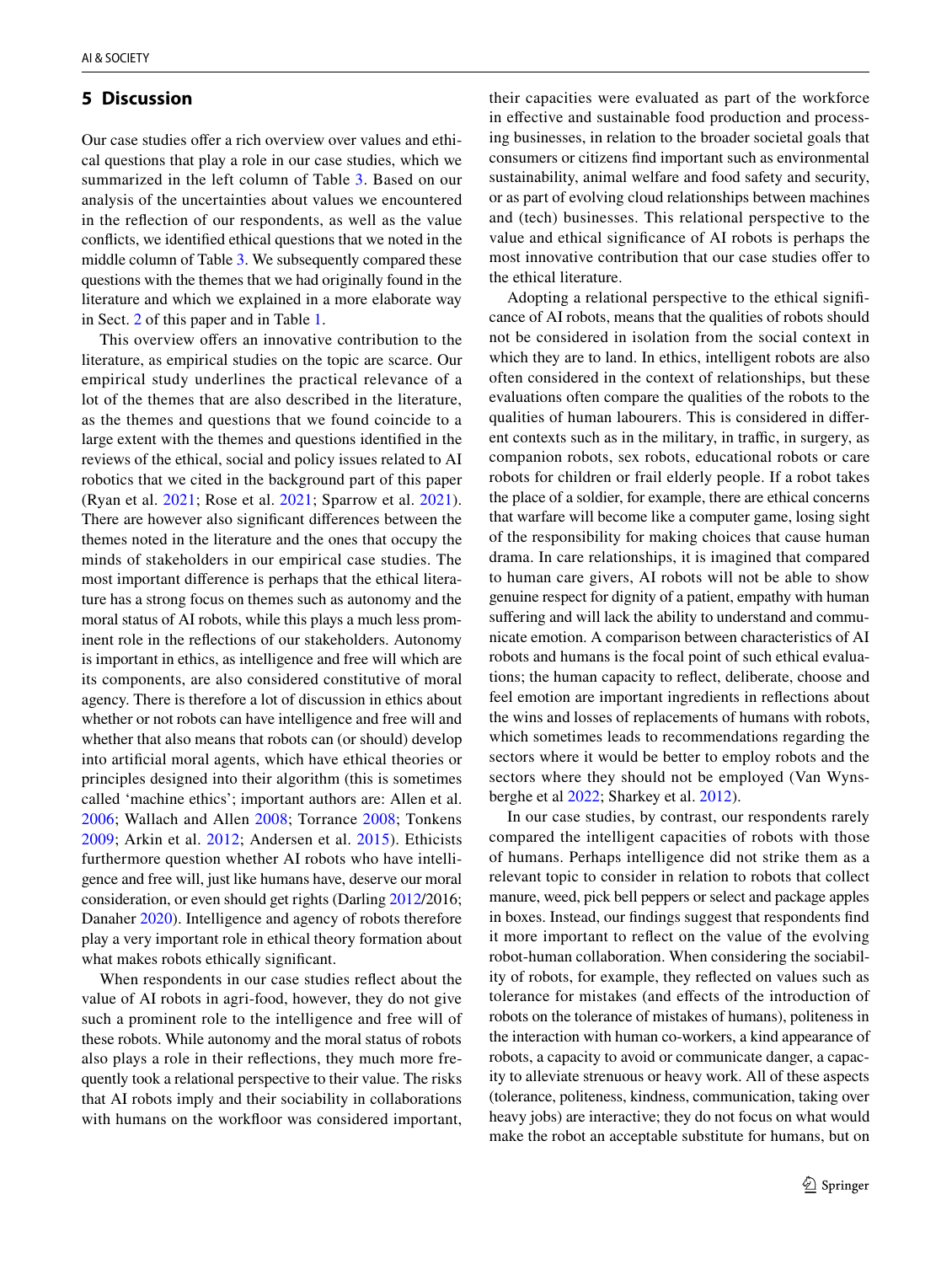<span id="page-11-0"></span>**Table 3** Values and ethical questions raised by agri-food robots in the four case studies

| Values                                                        | Ethical questions                                                                                                                                                                                                                 | Related to theme in the literature |
|---------------------------------------------------------------|-----------------------------------------------------------------------------------------------------------------------------------------------------------------------------------------------------------------------------------|------------------------------------|
| Autonomy and sociability of robots                            |                                                                                                                                                                                                                                   |                                    |
| Autonomy                                                      | What is the degree of autonomy a particular robot<br>Agency<br>should be allowed to have? Should the technical<br>possibility to make robots independent be used?                                                                 |                                    |
| Equality                                                      | Should a robot acquire the same abilities and quali-<br>ties as human workers? Does a particular robot<br>deserve to be treated in the same way as human<br>beings?                                                               | Moral status of robots             |
| Human rights                                                  | Should a robot have rights?                                                                                                                                                                                                       | Moral status of robots             |
| Safety                                                        | To what extent are risks introduced by a robot on<br>the workfloor acceptable?                                                                                                                                                    | Employment & labour                |
| Sociability                                                   | How sociable should a robot be? What charac-<br>teristics should it minimally have (in terms of<br>communication, politeness, looks) in order to<br>function in social interactions with people in<br>agri-food environments?     | Quality of relationships           |
| Tolerance                                                     | What level of tolerance is due to robots vs humans<br>with respect to the mistakes they make?                                                                                                                                     | Quality of relationships           |
| Responsibility                                                | Who is responsible (and liable) for accidents and<br>damage resulting from robots? How should<br>responsibility be distributed among robots, robot<br>developers and users?                                                       | Responsibility & liability         |
| Relationships of robots to society at large                   |                                                                                                                                                                                                                                   |                                    |
| Nostalgia/conservatism                                        | What is the value of traditional craftsmanship vs<br>robotic craftsmanship? In what way should food<br>be produced? What is the added value of humans<br>producing food as opposed to robots?                                     | Good farming/food production       |
| Societal acceptance/trust                                     | (How) should societal trust in food production be<br>preserved/fostered?                                                                                                                                                          | Quality of relationships           |
| Sustainable environment                                       | Should we require robots to make food production<br>and processing more sustainable?                                                                                                                                              | Environment                        |
| Animal health and wellbeing                                   | What contribution should robots make to animal<br>health and wellbeing? Should robots preserve it,<br>improve it? And what approach to animal welfare<br>do we choose?                                                            | Animal Welfare                     |
| Labour relationships in businesses                            |                                                                                                                                                                                                                                   |                                    |
| Business sustainability                                       | What is a desirable/acceptable direction into<br>which robots should help agri-food businesses to<br>develop?                                                                                                                     | Good farming                       |
| Value of labour: craftsmanship, continuity and<br>flexibility | What is the value of labour? (How) should robots<br>contribute to it? Should businesses become<br>dependent on of the performance of robots? To<br>what extent should flexibility of food production<br>be preserved/fostered?    | Employment and labour              |
| Fairness                                                      | What does a fair labour market require (in the<br>Netherlands/worldwide) with respect to the avail-<br>ability/accessibility of labour?                                                                                           | Employment and labour              |
| Health, wellbeing, safety                                     | What does the health and safety of labourers<br>require? What requirements does this impose on<br>the performance of robots?                                                                                                      | Employment and labour              |
| Efficiency                                                    | Is there a limit to the efficiency of food production<br>that we should try to realize with robots? What<br>is the right balance between efficiency and other<br>values (such as, enjoyment of labour, flexibility,<br>fairness)? | Good farming (or food production)  |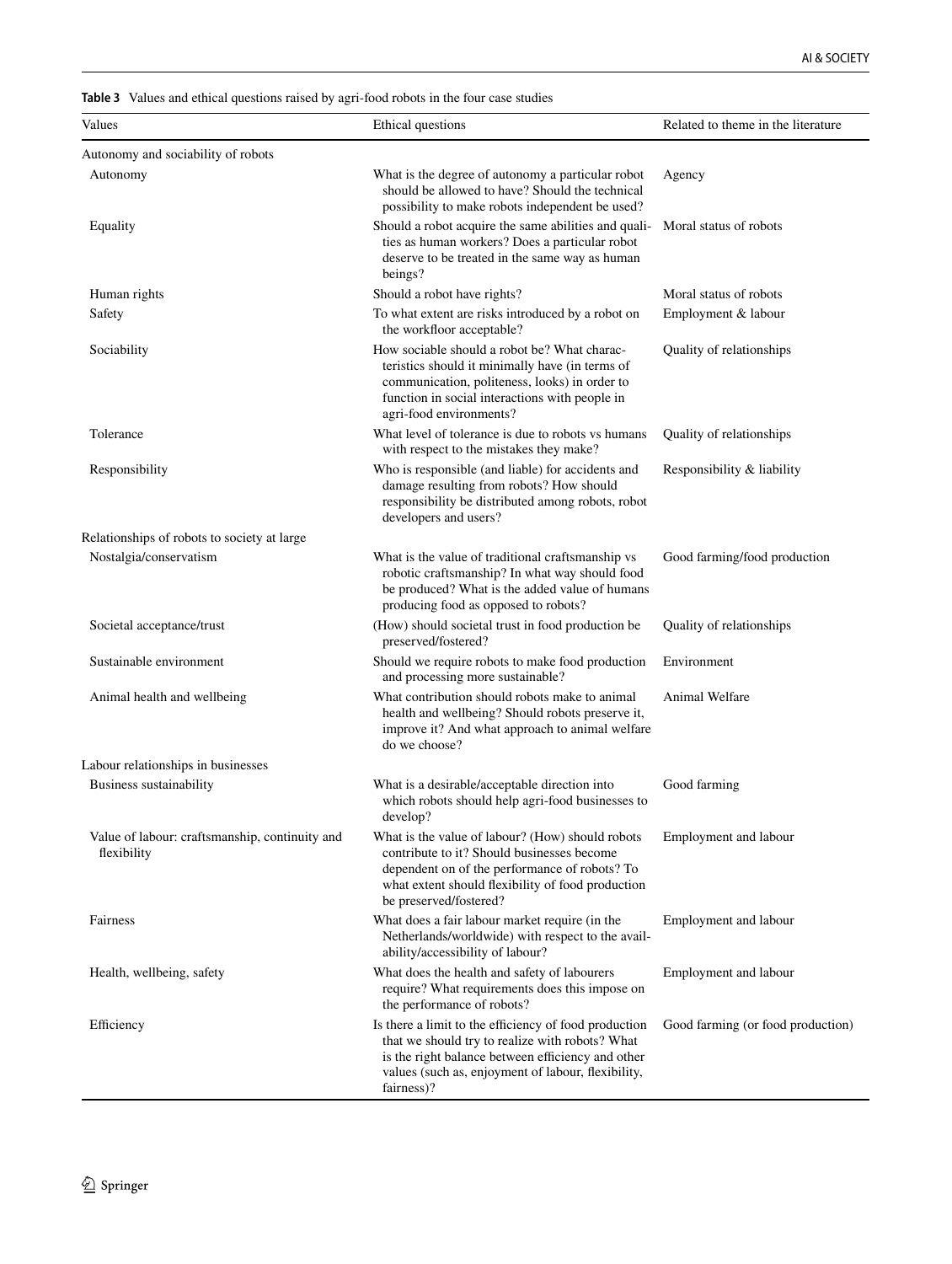**Table 3** (continued)

| Values                                          | Ethical questions                                                                                                                                                                                                                                                                                             | Related to theme in the literature     |
|-------------------------------------------------|---------------------------------------------------------------------------------------------------------------------------------------------------------------------------------------------------------------------------------------------------------------------------------------------------------------|----------------------------------------|
| Cloud relationship to robots                    |                                                                                                                                                                                                                                                                                                               |                                        |
| Accessibility of robots                         | Should the benefits of robotics be accessible to all?<br>What does this mean for the way robots should<br>be designed and how they should function? (e.g.<br>should they be connected to the internet, which is<br>not available everywhere? Should they be expen-<br>sive or cheap? How much skills needed?) | Accessibility and Benefit Distribution |
| Control (connection to business sustainability) | Should robots be connected to larger digital sys-<br>tems and serve farm management? What goals<br>should they help bring about? And who should be<br>in charge of the farm?                                                                                                                                  | Good farming (or food production)      |
| Data security                                   | Who should/should not have access to data col-<br>lected by robots? What data should be accessible<br>to whom? What data should be protected?                                                                                                                                                                 | Data sharing                           |
| Trust in data sharing                           | With whom should data be shared? Who should<br>have the right to benefit from data collected by a<br>robot?                                                                                                                                                                                                   | Data sharing                           |

what would make the human–robot interaction acceptable or good.

In business relationships, rivalry between robots and humans did come forward as an important topic for consideration. But in this context, robots are not thought to compete with humans for their intelligence. Robots are valued over humans because they are continuously available and therefore reliable, they can continue to work day and night, have no need to rest and are able to do monotonous and heavy jobs without complaints, even in uncomfortable environments such as high temperatures or cold stores. Human labourers, by contrast, are valued over robots for their (traditional) craftsmanship, their capacity to understand and respond to dangerous situations, their creativity in solving problems and improving processes and also for their fexibility, which is needed to respond to changing market demands that may lead to a shift from producing (or processing) one product to the next (such as from apples to cucumbers). AI robots cannot easily handle such changes, but human labourers can. These comparisons between the qualities of robots and humans suggest that robots do not easily win the competition with humans. In fact, human beings and robots are valued for very diferent qualities, which are both needed in food production and processing, thus raising the question whether it is a good idea to try to make robots resemble humans more, or whether it would be more fruitful to think about how the qualities of both humans and robots can be fostered/perfected to shape valuable human–robot collaborations in agri-food that serve wider societal goals.

The relational perspective to AI robots that was dominant in our case studies supports adopting a line of thinking in ethics that moves beyond the tendency to compare the intelligence of AI robots with the intelligence of humans. This comparison perhaps makes sense in contexts where AI robots are developed as humanoids, but in agri-food this may not be the most fruitful way to proceed. We do not underestimate the challenges related to robot-human rivalry, as there is a real danger that robots will in fact steal the jobs of immigrant workers who are at present doing the low paid work in greenhouses, food processing industries and arable farms, but we think this will not easily be overcome by an identifcation of the diference between human and robotic intelligence or by settling the diference between human and robotic labour rights. It may be better to align with the approach chosen by our stakeholders and take a relational perspective to the qualities of both robots and humans and consider the distinctive role they can play in service of a larger societal goal, such as fostering the environmental sustainability of food production, the production of enough safe and good quality food, animal health and welfare, or the health, safety and welfare of labourers. We therewith plead to adopt and strengthen in agri-food the line of thinking of some authors in ethics who propose to consider the best division of tasks between robots and humans within sectors, thus aiming for an acceptable or desirable robot-human collaboration (Van Wynsberghe [2016](#page-14-27); Van Koughnett et al [2009](#page-14-28)).

At the end of our literature review we remarked that environmental sustainability and animal health and welfare are largely overlooked in the ethics of AI robotics and therefore deserve more attention.<sup>[2](#page-12-0)</sup> Based on our case studies, we add

<span id="page-12-0"></span><sup>2</sup> Until now, ethical work on AI robotics focussing on the efects of AI robots on the environment has been scarce (Van Wynsberghe, [2021](#page-14-29)), just like work on robotic contributions to animal health and wellbeing (Bendel, [2016\)](#page-13-5). While there are definitions of animal welfare and corresponding assessment methods available which nowadays shape approaches to animal welfare in livestock farming (Brambell [1965\)](#page-13-6), many questions continue to be asked in society regarding the acceptability of modern animal husbandry for food production (Thompson [2021\)](#page-14-30) that go beyond this defnition of animal welfare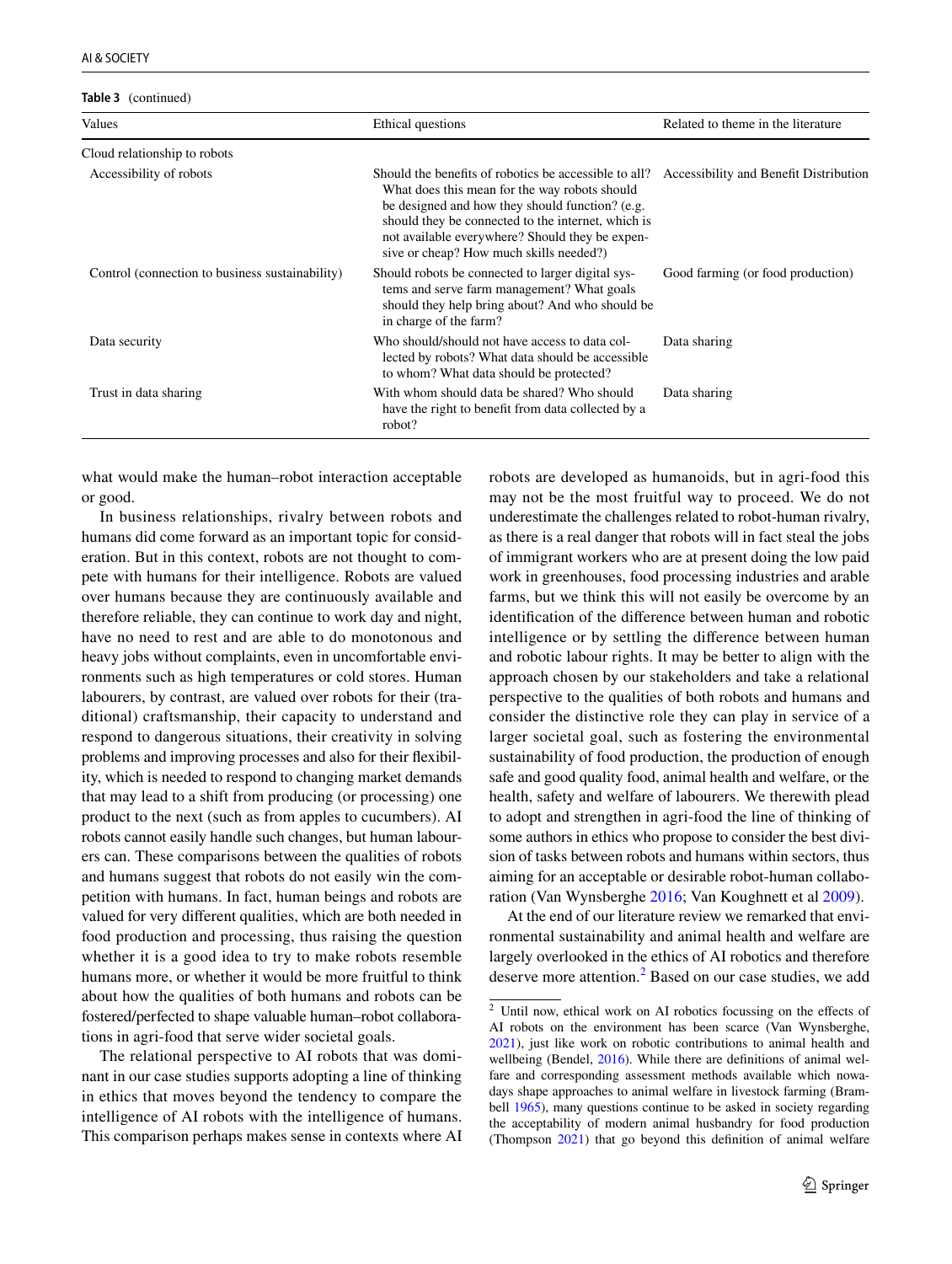to this that adoption of a relational perspective to ethics of AI robotics in agri-food may be more helpful to move toward answers. Our case studies also have limitations. Another important 'relational' theme in the literature which fgured less prominently in our case studies, relates to developing power (im-)balances due to the introduction of AI robots (Van der Burg et al. [2019](#page-14-12)). While power imbalances, and the questions about fairness and justice this may raise, play a large role in the reviews that focus on social and ethical aspects of digital farming in general (Van der Burg et al. [2019;](#page-14-12) see also work on this topic by Kelly Bronson quoted in this review) and AI robotics for agri-food in particular (Rose et al. [2021](#page-14-14); Sparrow et al. [2021\)](#page-14-13), they played a minor role in the refections of our respondents. Some respondents considered the question whether AI robots should be accessible to all (connectivity), and briefy mentioned the digital divide as a problem, but they did not explore at length the problematic aspects of developing power relationships between large tech businesses and farmers, or between large high-tech farms and small low-tech farms. This may be due to our method of inclusion of respondents, which focused on experts in the feld who were already part of the innovation process and who were therefore perhaps less concerned about power structures as they were already on the 'power-side'. We see this as a limitation of our study.

# **6 Conclusion**

In closing this article, we conclude that adopting a relational perspective to ethics of AI robotics in agri-food fts with the perspective adopted by most stakeholders in our study. While there's a signifcant overlap between the themes and ethical questions identifed in our case studies (and noted in Table [3](#page-11-0)) and the ones noted in the recently published literature studies that identify societal, ethical and political aspects of AI robotics in agri-food, what is new is that our case studies suggest adopting a relational perspective to fnding a suitable response. In such a relational perspective to ethics of AI robots, the 'intelligence' or 'free will' of the individual AI robot is not the focal point of ethical attention, but the quality of the relationships in which the robot is to engage. In such relationships, robots can also take over monotonous and heavy tasks, or may fgure as reliable logical thinkers and perceptive agents with capacities that exceed the human ability to estimate food safety or quality. But humans also remain needed for their craftsmanship, fexibility and creativity. As robots and humans each have their qualities as well as their shortcomings, it is best to seek

the most acceptable, good or just distribution of tasks that realizes a collaboration in food production or processing that contributes to realizing societal goals and help to respond to the 21 century challenges.

**Acknowledgements** We thank Aneesh Chauhan for commenting on earlier drafts of the paper.

**Funding** The funding that lead to this publication stems from two projects. That is the KB project on Autonomous Collaborative Robots (Grant Number KB-38–001-005, part of Data Driven High Tech programme) and the H2020 funded agROBOfood project (Grant Number 825395).

### **Declarations**

**Conflict of interest** The authors declare that they have no conficting interests.

**Open Access** This article is licensed under a Creative Commons Attribution 4.0 International License, which permits use, sharing, adaptation, distribution and reproduction in any medium or format, as long as you give appropriate credit to the original author(s) and the source, provide a link to the Creative Commons licence, and indicate if changes were made. The images or other third party material in this article are included in the article's Creative Commons licence, unless indicated otherwise in a credit line to the material. If material is not included in the article's Creative Commons licence and your intended use is not permitted by statutory regulation or exceeds the permitted use, you will need to obtain permission directly from the copyright holder. To view a copy of this licence, visit<http://creativecommons.org/licenses/by/4.0/>.

### **References**

- <span id="page-13-1"></span>Allen C, Wallach W, Smit I (2006) Why machine ethics? IEEE Intell Syst 21(4):12–17. <https://doi.org/10.1109/MIS.2006.83>
- <span id="page-13-3"></span>Anderson M, Anderson SL (2015) Toward ensuring ethical behavior from autonomous systems: a case-supported principle-based paradigm. Ind Rob 42(4):324–331. [https://doi.org/10.1108/](https://doi.org/10.1108/IR-12-2014-0434) [IR-12-2014-0434](https://doi.org/10.1108/IR-12-2014-0434)
- <span id="page-13-2"></span>Arkin RC, Ulam P, Wagner AR (2012) Moral decision making in autonomous systems: enforcement, moral emotions, dignity, trust, and deception. Proc IEEE 100(3):571–589. [https://doi.org/](https://doi.org/10.1109/JPROC.2011.2173265) [10.1109/JPROC.2011.2173265](https://doi.org/10.1109/JPROC.2011.2173265)
- <span id="page-13-5"></span>Bendel O (2016) Considerations about the relationship between animal and machine ethics. AI Soc 31(1):103–108. [https://doi.org/](https://doi.org/10.1007/s00146-013-0526-3) [10.1007/s00146-013-0526-3](https://doi.org/10.1007/s00146-013-0526-3)
- <span id="page-13-0"></span>Bos J and Munnichs G (2016) Digitalisering van Dieren. Verkenning Precision Livestock Farming. Den Haag
- <span id="page-13-6"></span>Brambell FWR (1965) Report of the technical committee to enquire into the welfare of animals kept under intensive livestock husbandry systems. Farm Anim. Welf. Counc. UK
- Bronson K, Knezevic I (2016) Big Data in food and agriculture. Big Data Soc 3(1):2053951716648174
- <span id="page-13-4"></span>Danaher J (2020) Welcoming robots into the moral circle: a defence of ethical behaviourism. Sci Eng Ethics 26(4):2023–2049. [https://](https://doi.org/10.1007/s11948-019-00119-x) [doi.org/10.1007/s11948-019-00119-x](https://doi.org/10.1007/s11948-019-00119-x)
- Darling K (2016) Extending legal protection to social robots: the effects of anthropomorphism, empathy, and violent behavior towards robotic objects. Robot Law. [https://doi.org/10.4337/9781783476](https://doi.org/10.4337/9781783476732.00017) [732.00017](https://doi.org/10.4337/9781783476732.00017)

Footnote 2 (continued)

and which attend to the 'naturalness' and 'intrinsic value' of animals (Nuffield Council on Bioethics [2015\)](#page-14-31).